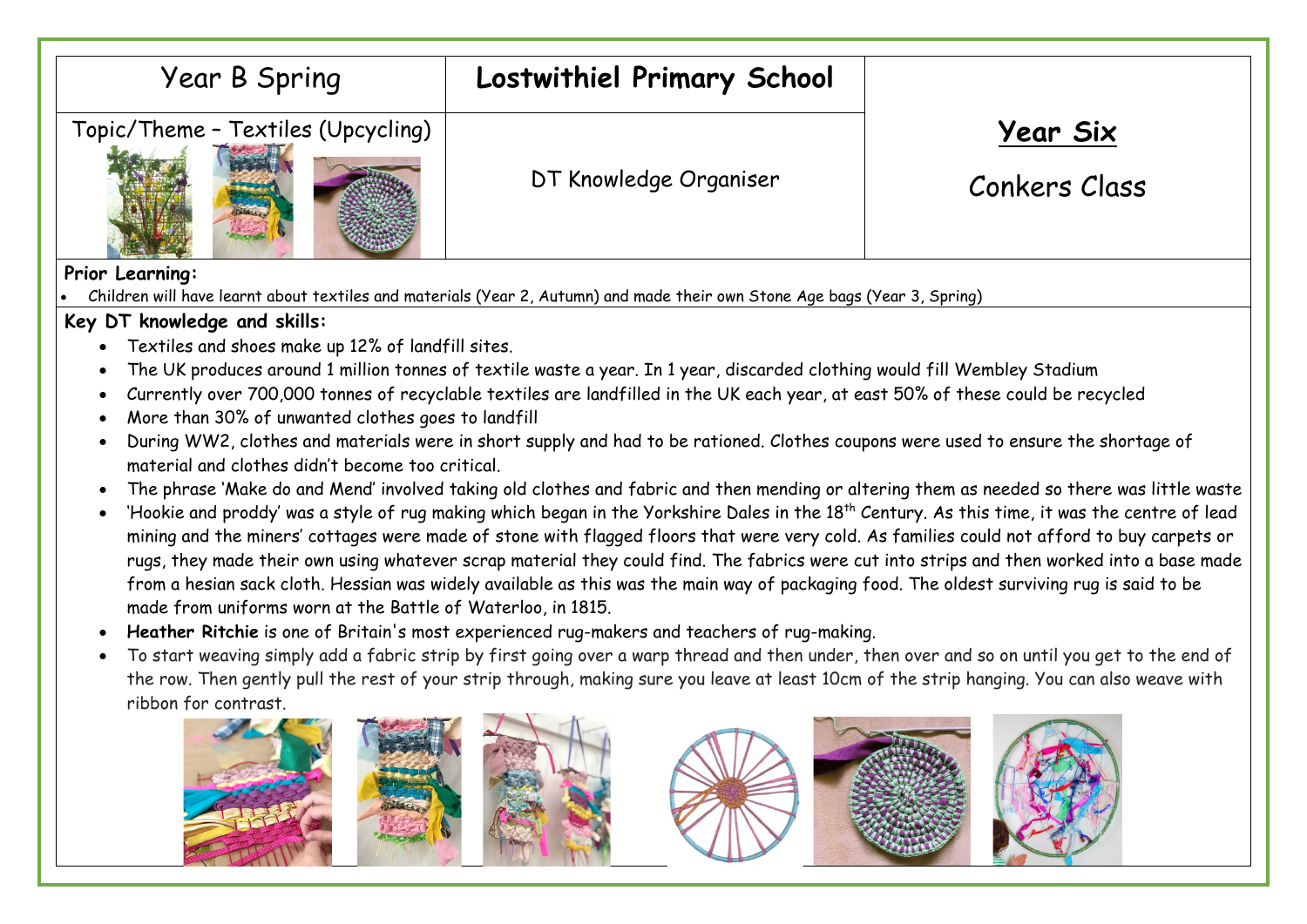## **Key Forest School knowledge and skills:**

- Compost forms as a result of the natural breakdown of organic material into fine particles of bacteria, fungi, insects and animals which live in soil. As these organisms break down waste, they generate heat. This is an effective way of disposing of waste instead of it ending up in landfill sites.
- The average person throws away seven times their body weight in waste every year. About 25% of the contents of household bins is kitchen and garden waste.
- Organic waste can be recycled, producing free compost. Use compost to grow plant seeds and use produce in cooking (make soup over the forest school fire)
- Carry out regular litter picks within the school grounds show pride in our school and environment.
- Make plastic bottle bird feeders using recycled plastic bottles.
- Most natural dyes are from plant sources such as roots, berries, bark, wood and leaves. Dyeing with natural dyes is very similar now to how it was thousands of years ago. There is evidence of textile dyeing in the Neolithic period and dating back 5,000 years in China.
- Some colours which can be produced to dye textiles: YELLOW: apple tree bark, white onion skins, turmeric, saffron, pomegranate rind, orange and lemon peels; BLUES and PURPLES: blackberries, blueberries, red cabbage, purple grapes; RED: beetroot, raspberries, cranberries
- Explore the effects of mixing colours together to create different shades and hues
- Use string or wool to bind the fabric and try tie-dying